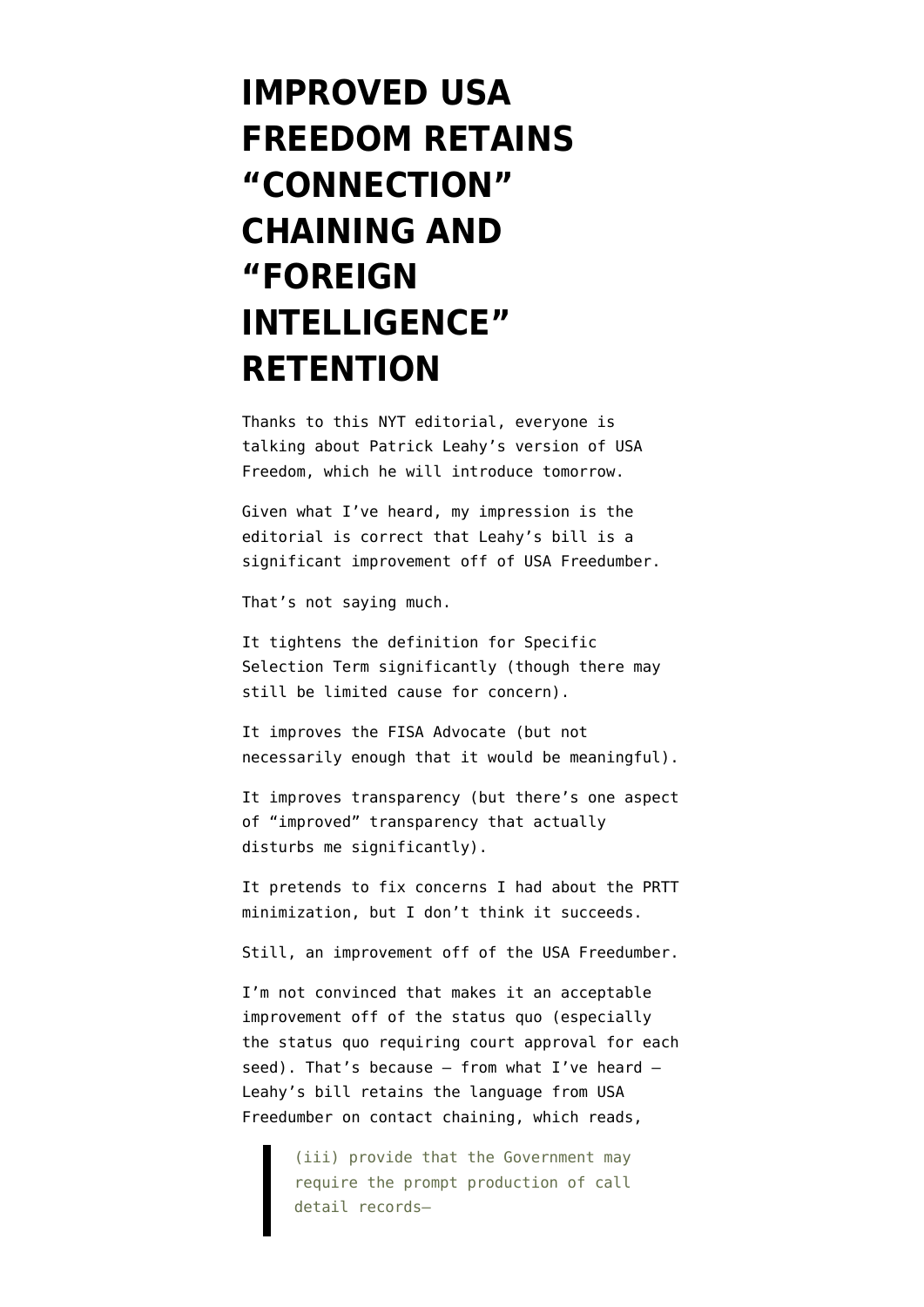(I) using the specific selection term that satisfies the standard required under subsection  $(b)(2)(C)(ii)$  as the basis for production; and

(II) using call detail records with a direct connection to such specific selection term as the basis for production of a second set of call detail records;

Now, I have no idea what this language means, and no one I've talked to outside of the intelligence committees does either. It might just mean they will do the same contact chaining they do now, but if it does, why adopt this obscure language? It may just mean they will correlate identities, and do contact chaining off all the burner phones their algorithms say are the same people, but nothing more, but if so, isn't there clearer language to indicate that (and limit it to that)?

But we know in the equivalent program for DEA — Hemisphere — the government uses location to chain people. So to argue this doesn't include location chaining, you'd have to argue that NSA is satisfied with less than DEA gets and explain why the language of this bill specifically prohibits it. (The bill — as USA Freedumber before it did — requires NSA to use Call Detail Records at each step; that may or may not impose such limits.)

I remain concerned, too, that such obscure language would permit the contact chaining on phone books and calendars, both things we know NSA obtains overseas, both things NSA might have access to through their newly immunized telecom partners.

In addition, Leahy's bill keeps USA Freedumber's retention language tied to Foreign Intelligence purpose, allowing the NSA to keep all records that might have a foreign intelligence purpose.

Why, after having read [PCLOB's 702 report](http://www.pclob.gov/All%20Documents/Report%20on%20the%20Section%20702%20Program/PCLOB-Section-702-Report.pdf) [stating](http://www.pclob.gov/All%20Documents/Report%20on%20the%20Section%20702%20Program/PCLOB-Section-702-Report.pdf) that, "when an NSA analyst recognizes